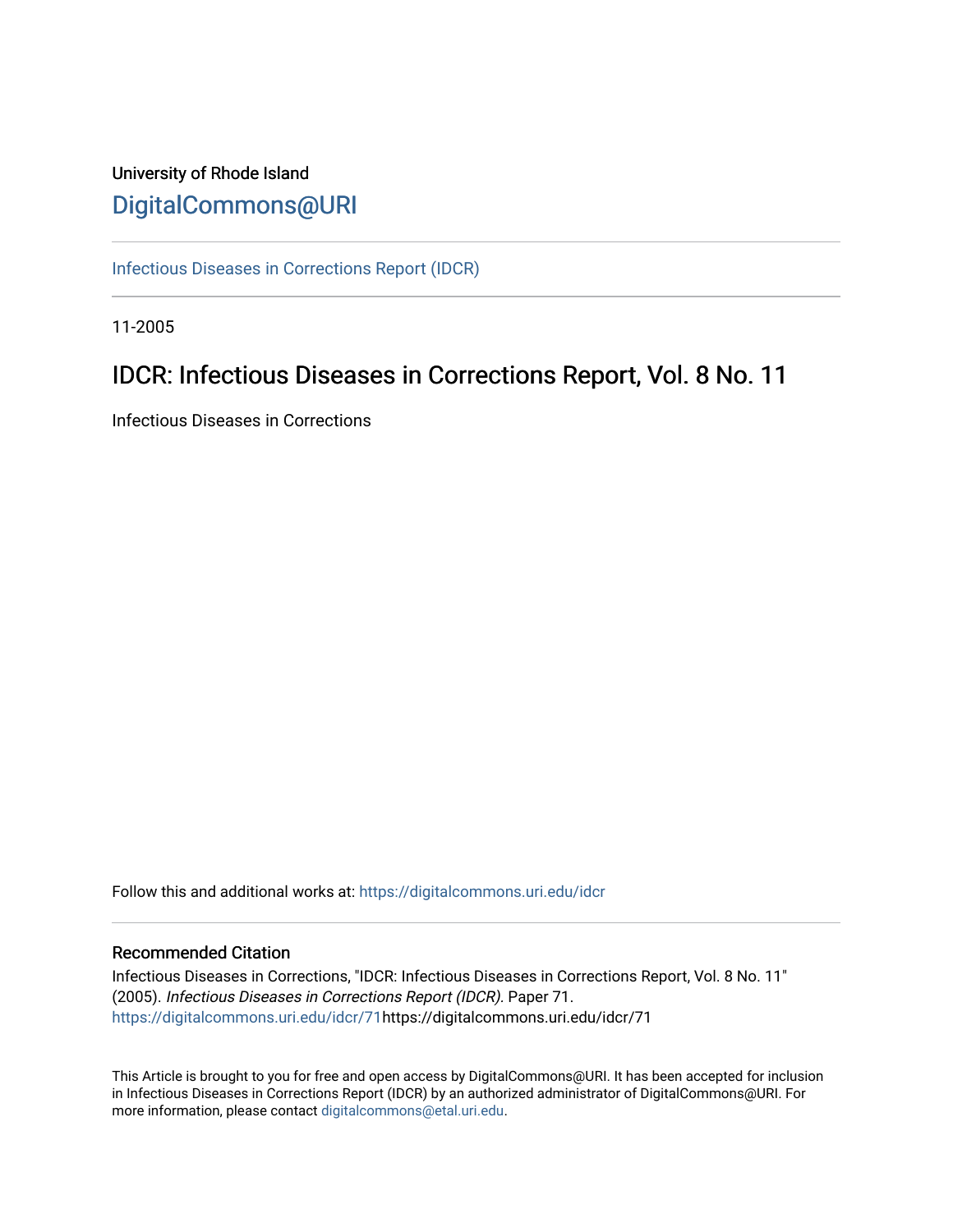# **FORMERLY HEPP Report**

Nov / Dec 2005 Vol. 8, Issue 11



**Brown IDCR** 

# **INFECTIOUS DISEASES IN CORRECTIONS REPORT**

# SPONSORED BY THE BROWN MEDICAL SCHOOL, OFFICE OF CONTINUING MEDICAL EDUCATION

# **ABOUT IDCR**

*IDCR, a forum for correctional problem solving, targets correctional physicians, nurses, administrators, outreach workers, and case managers. Published monthly and distributed by email and fax, IDCR provides up-to-the moment information on HIV/AIDS, hepatitis, and other infectious diseases, as well as efficient ways to administer treatment in the correctional environment. Continuing Medical Education credits are provided by the Brown University Office of Continuing Medical Education. IDCR is distributed to all members of the Society of Correctional Physicians (SCP) within the SCP publication, CorrDocs (www.corrdocs.org).*

# **CO-CHIEF EDITORS**

**Anne S. De Groot, MD** *Director, TB/HIV Research Lab, Brown Medical School*

**David Thomas, MD, JD** *Professor and Chairman, Department of Surgery, Division of Correctional Medicine NSU-COM*

**DEPUTY EDITORS Joseph Bick, MD**

*Chief Medical Officer, California Medical Facility, California Department of Corrections*

**Renee Ridzon, MD** *Senior Program Officer, HIV, TB, Reproductive Health, Bill & Melinda Gates Foundation*

**Bethany Weaver, DO, MPH** *Acting Instructor, Univ. of Washington, Center for AIDS and STD Research*

**SUPPORTERS**

*IDCR is grateful for the support of the following companies through unrestricted educational grants:*

*Major Support: Abbott Laboratories and Roche Pharmaceuticals.* 

*Sustaining: Pfizer Inc., Gilead Sciences, Inc., GlaxoSmithKline, Merck & Co., and Schering-Plough.*

# **DILEMMAS IN THE CARE OF THE HIV-INFECTED INCARCERATED INDIVIDUAL**

*By David Alain Wohl, MD\**

*Associate Professor of Medicine, Division of Infectious Diseases, University of North Carolina, Co-Director of HIV Services for the North Carolina Department of Corrections*

*DISCLOSURES: Speakers Bureau: Gilead Sciences, Abbott Laboratories, Boehringer Ingelheim, Bristol Myers Squibb; Grant Support: Abbott Laboratories, Roche Pharmaceuticals, NIH*

To say that the management of HIV infection in prisons and jails is different than that in the free world would be a great understatement. The challenges faced by correctional health care providers in delivering high quality HIV care are myriad and generally include the constraints that accompany working within a system designed primarily to meet security, rather than medical needs. Budgetary restraints, a patient population that suffers disproportionately from mental and physical co-morbidities and lessthan-ready access to subspecialty experts further complicates care of these patients.

What follows is a series of fictional clinical cases that reflect familiar dilemmas correctional clinicians caring for HIV-infected patients encounter. Each case is accompanied by a discussion of potential options clinicians may consider.

**Case 1**. The Treatment-Experienced Patient Entering Prison Off of Antiretroviral (ARV) Therapy

Wayne R entered state prison after a threemonth stay at the county jail. He first learned he was HIV-infected four years prior, when incarcerated in another state facility, and was placed on HIV therapy. He cannot remember the names of the medications he was previously given, but believes some of them were "blueish". Between incarcerations he admits he was intermittently adherent to his medication regimen, but rarely took any of his medications during the past 12 months.

Upon entry to the county jail, Wayne R's CD4 T-

cell count was 387 cells/mm $\degree$  and viral load was 76,800 copies/mL. He did not complain of symptoms that could be ascribed to HIV infection and his weight increased during his incarceration. Upon entry to prison, basic HIV-related laboratory tests were repeated. At this time, his CD4 T-cell count was 359 cells/mm<sup>3</sup>; viral load was 94,900 copies/mL. A genotype resistance test was completed and demonstrated no evidence of reduced susceptibility of the virus. Jail medical records did not reveal Wayne R's ARV treatment history. A request for medical information accompanied by a release of information signed by the patient was sent to the out-of-state prison and after six weeks of repeated efforts, including a call to the facility, records were obtained. These records revealed that the patient had a CD4 T-cell count of 223 cells/mm<sup>3</sup> when HIV was initially diagnosed and had been given an ARV regimen containing zidovudine/lamivudine (Combivir®) and nelfinavir.

Approximately three months after the patients' arrival, his CD4 T-cell count was repeated and was 312 cells/mm<sup>3</sup>. At this time, the patient complained only of increased fatigue. His clinician wanted to restart HIV therapy (and the patient agreed) but the clinician was unsure whether to reinitiate the medication regimen the patient had previously been given or craft a new combination using agents that are unlikely to be affected by the resistance mutations the patient may have cultivated, but were not detected on resistance testing.

**Discussion:** Correctional clinicians often find themselves working in a "data vacuum". Inmate patients can be poor historians of their prior medical care and requests for information from

### *Continued on page 2*

**WHAT'S INSIDE** IDCR Spotlight **manual metallicity** pg 4 HIV 101 pg 6 Save The Dates pg 8 In The News pg 8 Self-Assessment Test pg 9

Brown Medical School | Providence, RI 02912 | 401.453.2068 | fax: 401.863.6087 | www.IDCRonline.org *If you have any problems with this fax transmission please call 800.748.4336 or e-mail us at IDCR@corrections.net*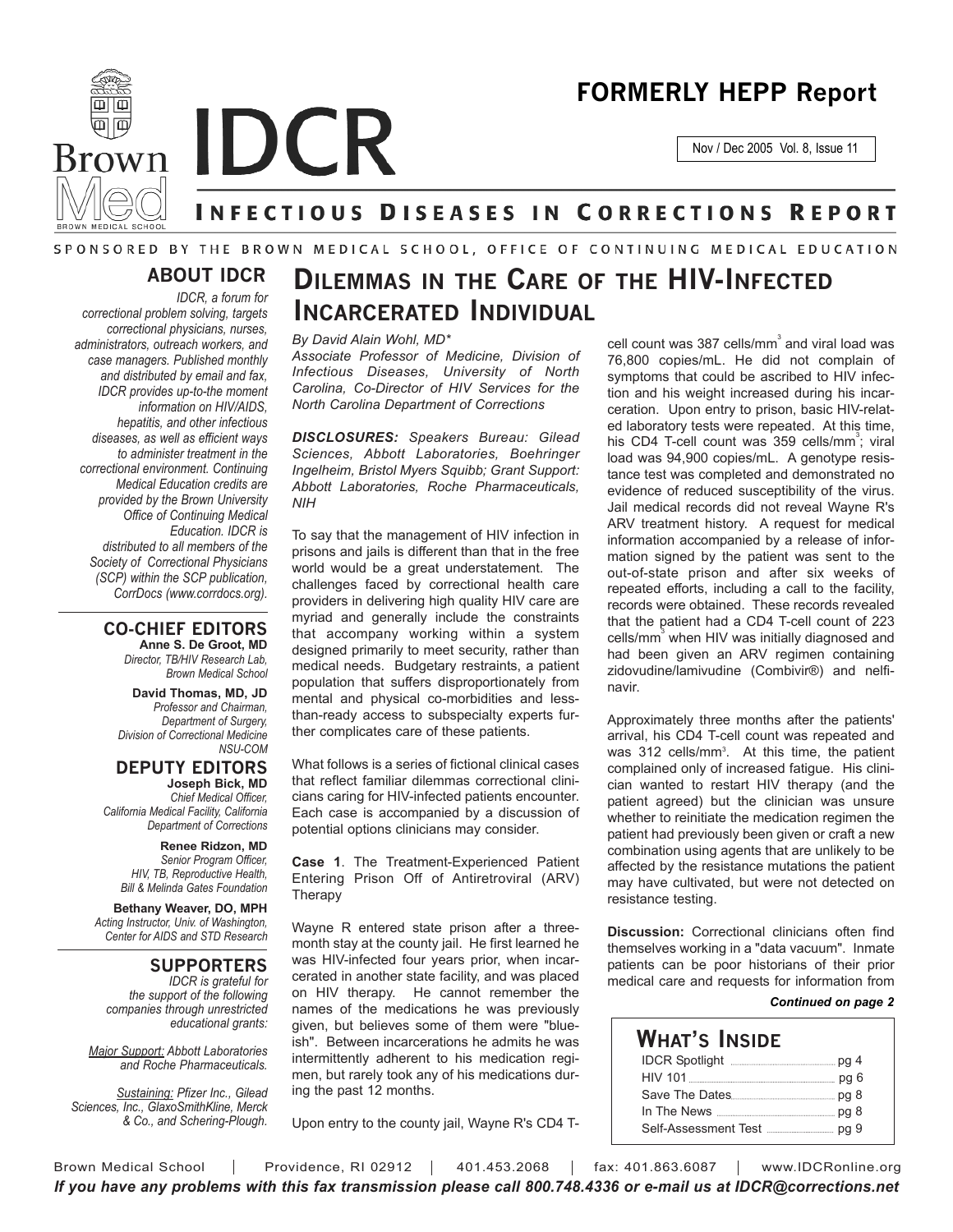## **DILEMMAS IN HIV CARE...** *(continued from page 1)*

outside institutions, despite releases of information, frequently go unheeded. In this case, records were procured, but only after persistence by the medical staff. Often, follow-up telephone calls to clinics and hospitals have to be made to obtain needed medical information. Medication data may also be obtained by contacting community pharmacies the patient used while not incarcerated.

In many cases, prior medication history is simply not available. Targeted questioning of the patient may provide helpful clues as to what medications the patient has taken and which medications, due to resistance, may be likely to be ineffective. To determine if the patient ever took efavirenz, a popular and potent non-nucleoside reverse transcriptase inhibitor (NNRTI), which can be rendered essentially ineffective with the rapid development of few mutations, the patient can be asked if he ever took goldcolored medication at night that produced vivid dreams. Prior NNRTI experience in a patient with poor adherence would raise concern about NNRTI resistance. Likewise, asking if a medication needed to be refrigerated would help determine if ritonavir or lopinavir/ritonavir (LPV/r) (Kaletra®) were previously prescribed. This patient recalled his pills were blue. If he also remembered that he needed to take five pills twice a day and had some diarrhea when on the medication, one could assume he had received nelfinavir.

In some cases, patients may recall nothing about their medications. In such situations, starting a regimen that is most likely to be effective despite prior treatment is prudent when HIV therapy is indicated. Ritonavirboosted protease inhibitors (PIs) may be effective in this circumstance, as resistance is unusual when such a combination is used and there can be activity of the combination even in the setting of prior protease inhibitor (PI) resistance.

After obtaining the patients' treatment history, the clinician was confronted with the choice of restarting the original regimen or prescribing a new combination. The patients' intermittent adherence places him at high risk for drug resistance. This is difficult to document now that he has been off therapy, as wild-type virus (not resistant) will generally outgrow resistant virus once the selective pressure of medication is removed. A notable exception is the persistence of NNRTI resistance mutations despite discontinuation of the NNRTI, yet some assumptions can be made. The first mutation the patient may have acquired is the M184V mutation, conferring high-level

resistance to lamivudine (3TC) and emtricitabine (FTC). With on-going suboptimal adherence to zidovudine (ZDV), thymidine analogue mutations emerge. Thymidine analogue mutations lead to cross-resistance to most of the nucleoside reverse transcriptase inhibitors (NRTIs). In the worst-case scenario, mutations that reduce susceptibility to inhibitors of the HIV-1 protease would have been selected. Classically, nelfinavir resistance develops with the D30N mutation, which leads to limited cross-resistance to other agents in this (ARV) class but can be followed by more damaging mutations that threaten the effectiveness of this class of medications.

At this time, determining which medications this patient actually took is reduced to guesswork. Assuming the worst-case dual ARV class resistance, the clinician would be faced with the challenging task of designing a salvage regimen. There is little attraction in restarting the original nelfinavir-based regimen, given it is relatively inconvenient and demonstrated to be inferior to more commonly used initial regimens.

An alternative strategy would be to recommend to the patient that he simply restart Combivir $^{\circledR}$  and nelfinavir temporarily for a period of four weeks, at the end of which a repeat in CD4 T-cell count and viral load can be drawn along with a test of viral resistance. The goal here is to apply short-term selective pressure with this regimen so that resistant virus present in low concentrations can outgrow wild type virus and become readily detectable upon resistance testing. Four to six weeks of therapy with this regimen should flush out resistant strains, but be unlikely to lead to any further resistance. The resistance test results can then be applied to direct decision-making. For example, demonstration of only the M184V mutation would be reassuring and suggest a regimen containing ritonavirboosted PI plus tenofovir and ZDV would likely be potent. Some would also add FTC or 3TC to preserve the M184V mutation, as it has been associated with reduced ability of the virus to replicate. $\frac{1}{1}$  The presence of NRTI mutations in addition, would indicate a more novel approach is needed and the combination of a ritonavir-boosted PI and a NNRTI may be required. Although such a genotype might indicate that the virus remains susceptible to both tenofovir and didanosine, there is mounting evidence that this pairing blunts CD4 T-cell count increases and, when coupled with a NNRTI, leads to suboptimal viral suppression.<sup>2, 3</sup> Much less likely, but possible, would be the documentation of multi-class drug resistance with thymidine analogue mutations, NNRTI and multiple PI mutations. In this situation, aggressive multi-drug salvage therapy

including a boosted PI (i.e. lopinavir or tipranavir) would be indicated to reverse decreasing CD4 T-cell counts.

When forced to make a decision with limited available data, the clinician can be aggressive in obtaining outside records and wisely apply understanding of the dynamics of viral resistance to detect hidden mutations before assuming the worst and embarking on a new regimen that would likely be costly and challenging for this patient.

**Case 2.** The HIV and Hepatitis B Virus (HBV) Co-Infected Patient

Sylvia G was screened for HIV infection soon after she arrived at prison. She was found to be HIV seropositive. Follow-up testing revealed a CD4 T-cell count of 567 cells/mm<sup>3</sup> and HIV viral load of 14,500 copies/mL. Additionally, she had active HBV infection evidenced by presence of hepatitis B surface antigen (HBsAg). Antibodies for hepatitis C virus (HCV) were negative, hepatitis B e antigen (HBeAg) was positive, HBV DNA PCR level was 6.8 x 108 IU/mL and ALT level was 2.8 times the upper limit of normal. The patient has no evidence of cirrhosis on physical examination; albumin and synthetic liver function parameters are within normal limits. The patient asks whether she needs to be treated for her HIV and HBV infections and, if so, how? She will be in prison for approximately 18 months.

**Discussion:** HBV infection typically receives less attention than HCV, particularly in the setting of HIV co-infection. The lack of attention on this important pathogen was reflected in a recent Wall Street Journal editorial titled "Hepatitis B: The Forgotten Virus". Although less common than HCV co-infection, the prevalence of HBV infection is high among HIV-infected persons (approximately 10%) as well as in the general prison population  $(13\% - 47\%)$ . Furthermore, HBV can be a significant cause of liver disease in the setting of HIV infection. Screening of all HIV-infected individuals for active HBV infection is an important aspect of HIV preventive care and can be accomplished by testing for the presence of HBsAg.

A remarkable boon to the therapeutic management of HIV/HBV co-infection is the existence of agents that are active against both viruses. Tenofovir, 3TC and FTC all have anti-viral activity against both HIV and HBV. Although none of these medications are specifically approved by the Food and Drug Administration (FDA) for the treatment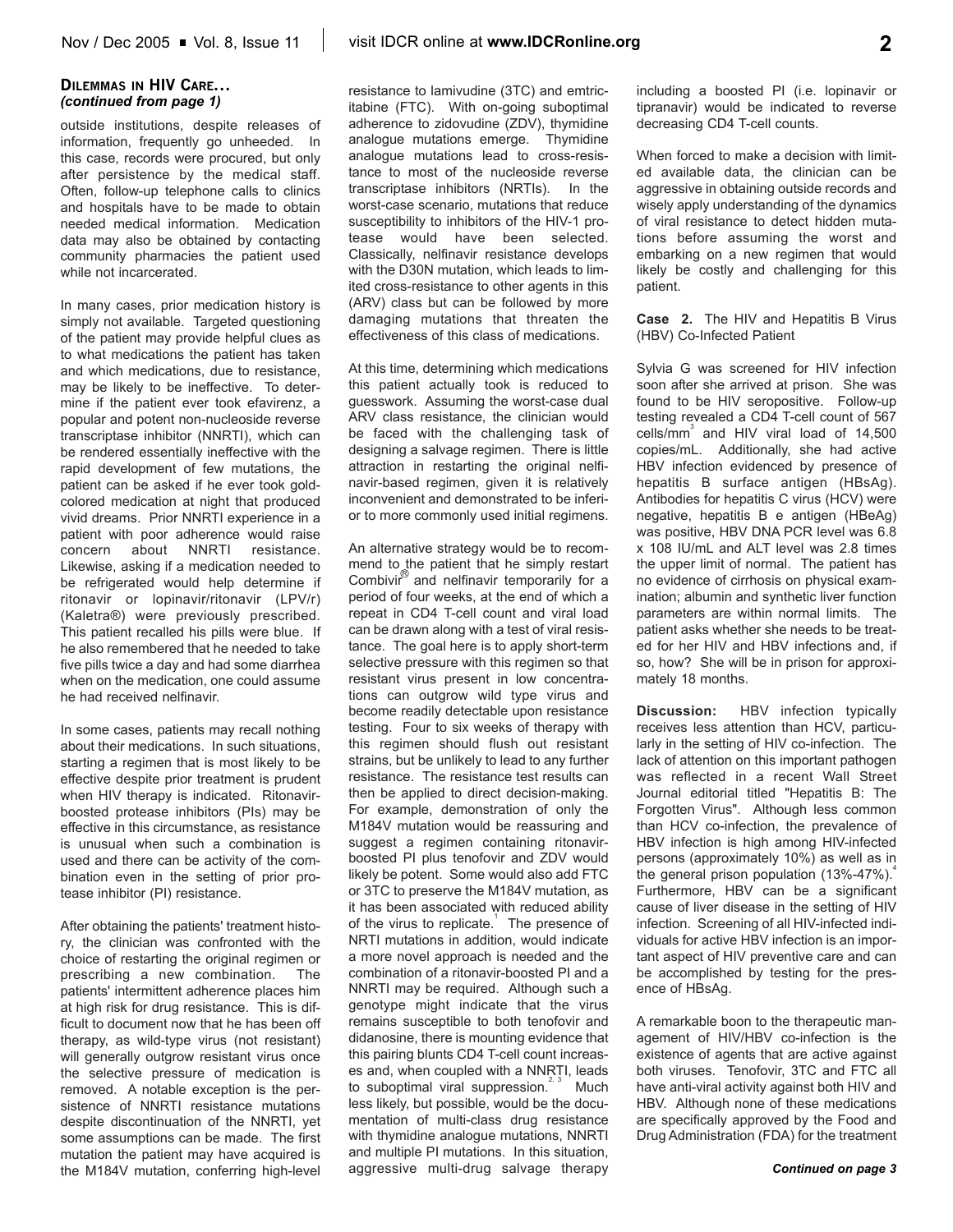of chronic HBV in the HIV-infected patient, the dual activity of these antivirals has permitted simultaneous treatment of both viruses with standard HIV regimens (i.e. 3TC, FTC, efavirenz). Indeed, when ARV therapy is indicated for HIV/HBV co-infected patients, inclusion of one or more drugs active against HBV in the regimen is recommended.<sup>5,6</sup> Some authorities recom-Some authorities recommend that tenofovir be used preferentially, in combination with FTC or 3TC, for patients requiring treatment of both HIV and  $HBV^7$  The use of tenofovir in such patients has been advocated, despite the black box label warning on this ARV that states it is not indicated for the treatment of chronic HBV and that acute exacerbations of hepatitis can occur in individuals who discontinue the drug. Similar warnings can be found for other dually active NRTIs.<sup>1</sup>

There is less clarity regarding the best approach to take when there is no indication for the initiation of HIV therapy (i.e. when CD4 T-cell count is high). Use of 3TC, FTC or tenofovir alone, or when paired, risks development of HIV resistance to these agents, limiting their future use. In cases when CD4 T-cell count approximates the HIV treatment threshold of 350 cells/mm<sup>3</sup> and/or when HIV viral load is very high, some clinicians justify initiating a regimen to treat both viruses. Alternatively, adefovir, a nucleotide analogue that is FDA-approved for the treatment of HBV in HIV-uninfected patients, can be dosed to have activity against HBV and not HIV running no risk of incurring HIV drug resistance. Adefovir also has activity against 3TC-resistant HBV.

Another option was recently introduced with the approval of entecavir (Baraclude®), a nucleoside analogue that is potent against HBV and has no antiviral activity against HIV. Entecavir was FDAapproved this year for the treatment of HBV mono-infection and for HIV/HBV co-infection in patients with prior 3TC experience.

In this case, Sylvia G meets criteria for HBV treatment. She has active HBV as demonstrated by HBV serologies and viral load, as well as hepatic inflammation as evidenced by hypertransaminasemia; she has no signs of cirrhosis on physical examination or laboratory testing. It is difficult to justify treatment for her HIV given her high CD4 T-cell count and relatively low HIV viral load. Therefore, she should be treated with an antiviral that has activity against HBV, but that will not risk HIV ARV resistance. At present, adefovir is the best option. The role of entecavir in such patients needs further study.

### **Case 3.** Acute HIV Infection

Bruce S came to sick call asking to be tested for HIV infection. He states he was playing basketball six weeks prior and during a valiant attempt at rebounding, collided with another inmate whose front teeth cut into Bruce S's scalp. According to the patient, there was blood from the opposing player's mouth and his own scalp following the collision, but that this incident went unreported. When he heard a rumor that the other player is HIV positive, which the clinical staff does not confirm to Bruce S but knows to be the case, he asked to get tested for HIV. According to the medical record, Bruce S had been HIV tested one year prior upon prison entry and was seronegative.

On examination, a linear puncture wound was observed on the scalp with surrounding erythema and some pus evident. Appropriate wound care and oral antibiotics were administered. Blood was drawn for HIV antibodies, HIV viral load, HBV and HCV serologies. All test results were negative. Approximately six weeks later, the HIV antibody test was repeated. This time the test was positive and the confirmatory Western blot indeterminate with three bands reactive (p24, p40 and p55), suggesting evolving HIV seroconversion. The surprised clinician ordered a follow-up viral load, which returned at 350,000 copies/mL and a subsequent genotypic resistance test report demonstrated no viral resistance mutations. On further questioning, Bruce S indicates that following the incident on the basketball court he "may have" had unprotected consensual sex with another inmate.

The clinician caring for Bruce S is familiar with the U.S. Department of Health and Human Services (DHHS) guidelines on the treatment of HIV-infected adults and adolescents.<sup>5</sup> These guidelines describe the potential risks and benefits of treatment during acute HIV infection. The clinician telephones an HIV specialist at a nearby academic hospital for advice regarding whether to initiate ARVs. The specialist feels that treatment is likely to be beneficial during acute infection but admits to only seeing a handful of cases of acute HIV, all of which have entered clinical studies.

**Discussion:** Opportunities to detect acute infection may be more abundant in correctional settings where HIV transmission risk behaviors are not rare and HIV testing is usually accessible. Yet, detection of acute HIV infection requires consideration of the diagnosis when presented with a patient with a consistent history. The diagnosis is a challenge to make, as the presenting symptoms of acute HIV infection are usually non-specific. Fever, lymphadenopathy,

pharyngitis and/or rash are the most common findings on presentation. In some cases, encephalitis, rhabdomyolysis and opportunistic infections may be seen; however, these are rare. Given the nature of the presenting symptoms, the clinician must carefully probe for potential risky exposures in the weeks prior when examining a patient with consistent symptoms, much like we ask about tick exposures and sick contacts in patients with febrile illnesses.

In this case, the patient presented with his own concerns regarding a potential exposure. However, despite experiencing an injury that could have led to HIV transmission, albeit a fairly low risk injury, laboratory testing and detailed history-taking revealed the patient did indeed recently acquire HIV, though probably via a more customary route than a defensive foul. Had he acquired HIV from the collision with the HIV-infected basketball player, his HIV viral load should have been detectable and high over six weeks later when he first presented. Likewise, his HIV antibody tests would have been expected to demonstrate at least evolving seroconversion rather than be completely negative.

Converging data suggest that during the acute phase of HIV infection, when the viral load in the blood and genital secretions are at their highest, the patient is most likely to transmit virus to others.<sup>8</sup> Therefore, an essential aspect of the management of acute HIV infection includes counseling the patient regarding risk behaviors as well as contact tracing of recent sexual, needle sharing and tattoo equipment sharing partners.

The clinicians' dilemma as to whether to prescribe ARV therapy in this case is shared by those working outside of prisons and jails. An aim of correctional health care providers is to administer medical care that is on par with the standard of care that exists in the community. However, the community standard of care can sometimes be ill-defined, variable by community or developing as new data emerge. In the case of acute HIV infection, treatment with ARVs is common in some quarters, but at present, cannot be considered standard practice. The benefits of such early therapy remain mostly theoretical and include potential preservation of HIV-specific immune function, possible lowering the viral load set point and reduction in the transmissibility of the virus. Downsides include exposure to treatment without previously proven clinical benefit, the potential toxicity of therapy, the risk of drug resistance and cost. As stated in the DHHS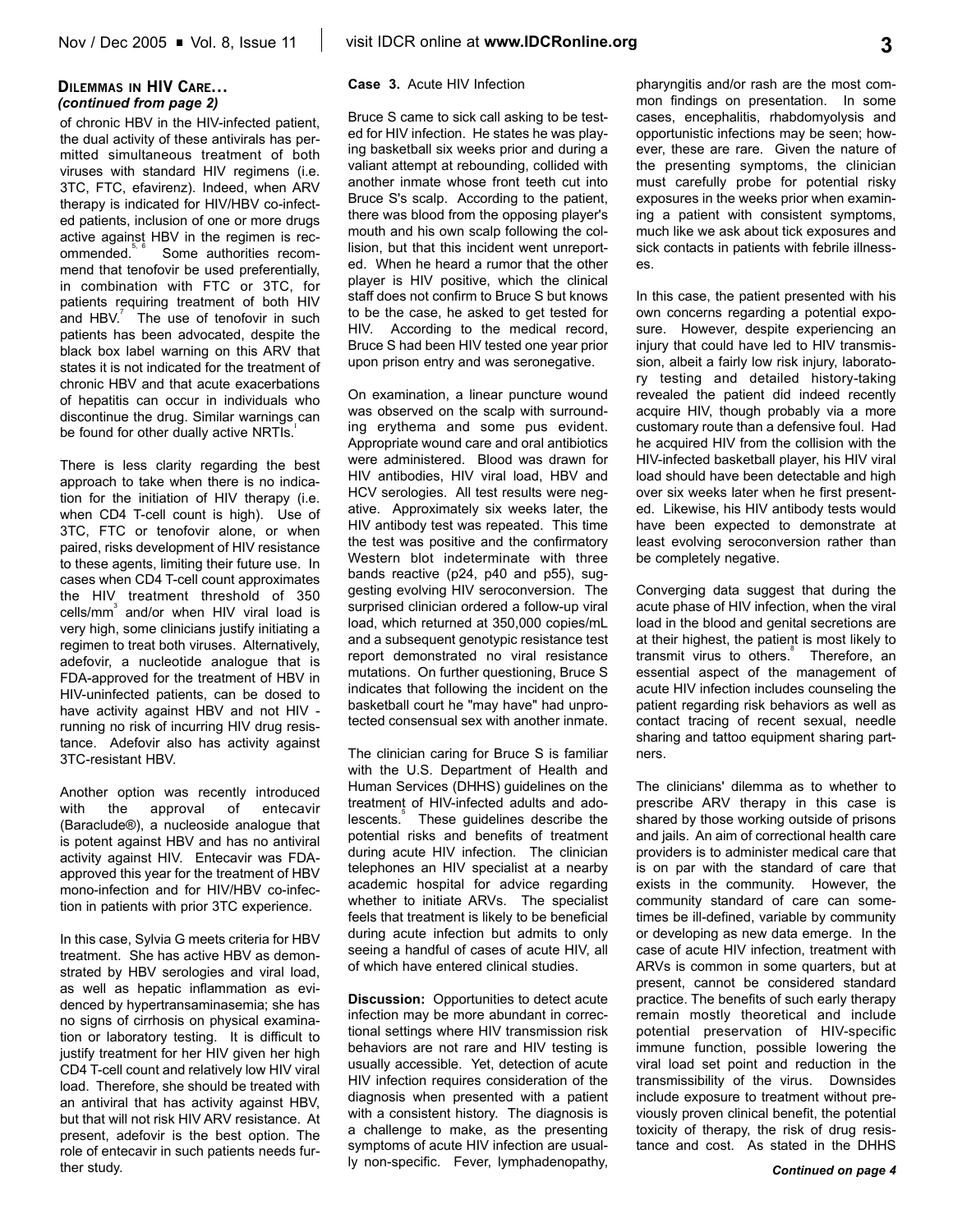# **IDCR Spotlight: Highlights of the 2005 Annual NCCHC Meeting**

*Joseph Paris\*, MD, PhD, Medical Director, Georgia Department of Corrections Courtney Colton\* Managing Editor IDCR*

*\*DISCLOSURES: Nothing to disclose*

The 2005 annual Conference of the National Commission on Correctional Health Care (NCCHC) took place on October 8-12, 2005 in Denver, Colorado. This annual meeting is one of the most important gatherings of correctional health care providers. Prior to the conference, IDCR hosted its' 9th annual pre-conference symposium. Despite competition from four other pre-conference symposiums, there was standing room only throughout IDCR's sessions.

A short review of the IDCR symposium is presented here, for those who were unable to attend.

David Thomas, MD, JD (Professor and Chairman, Department of Surgery, Division of Correctional Medicine, NovaSoutheastern University) provided an overview on legal and ethical dilemmas many correctional health care providers face when treating hepatitis C virus (HCV)-infected inmates. Joseph Bick, MD (Director, HIV Treatment Services, California Medical Facility, California Department of Corrections) spoke on infection control within the correctional setting, illuminating a number of barriers to cleanliness that impact on the transmission of infections in prisons and jail. Anne DeGroot, MD (Co-Chief Editor IDCR, Brown University) provided an update on HIV treatment recommendations for incarcerated women and presented on HCV for Bill Cassidy, MD (Associate Professor of Medicine, Louisiana State University Health Sciences Center), who was unable to attend the conference. David Paar, MD (Associate Professor of Medicine and Director of HIV Care for the University of Texas Medical Branch at Galveston) concluded the IDCR pre-conference seminar with a discussion on 2005 changes to the HIV treatment guidelines.

These issues are important to address because high-risk behaviors prevalent among the incarcerated population combined with the limited access to health care prior to incarceration and poor health care education, conspire to pose a formidable challenge to public health. The correctional setting offers an unparalleled opportunity to test, diagnose, educate and treat these patients. The IDCR experts focused on programs successfully integrated into the correctional setting. An enthusiastic audience peppered the experts with pertinent questions, and by the end, many stated that they wished there had been even more time for questions. After the seminar, everyone had a chance to visit the new IDCR booth which drew a stream of visitors throughout the NCCHC conference breaks.

The conference continued with a well-attended Society of Correctional Physicians (SCP) conference on Sunday, October 9<sup>th</sup>. Death in restraints, mortality reviews, primary ENT and eye care were topics presented by qualified speakers. The SCP is a sister organization of the IDCR and bundles IDCR publications into its quarterly newsletter, CorrDocs.

The NCCHC opening ceremony on Monday, October 10<sup>th</sup> featured a Keynote Address by IDCR board member, Louis Tripoli, MD, (Vice President of Medical Affairs, CMS) who regaled the audience with his touching adventures as a correctional physician in exotic locations including Fallujah, Abu Ghraib and other, equally dangerous Iraqi locales. The following three days were a whirlwind of concurrent breakout sessions in multiple tracks, including administration, infectious disease, juvenile, legal, medical, mental health, nursing, dental and professional development.

IDCR board members also presented seminars during the conference proper. David Paar, MD discussed methadone maintenance and harm reduction in state and federal prisons. Joseph Paris, MD, PhD spoke on using ALT levels to determine HCV treatment eligibility and Neil Fisher, MD (Medical Director, Chief Health Officer, Martin Correctional Institute) gave a presentation on the rapidly changing field of HIV medicine during one of the educational breakfasts. Of note, Eric Avery, MD delivered a seminar regarding overcoming mental health barriers in the treatment of HIV-infected incarcerated persons and John Maye, MD discussed prison health in developing countries. Drs. David Paar and David Thomas also delivered lectures during the conference proper similar to those which they presented during the IDCR pre-conference symposium.

## **DILEMMAS IN HIV CARE...** *(continued from page 3)*

guidelines, the clinician must consider the evidence supporting early treatment and the risks involved. That the guidelines do not definitively recommend ARV therapy during acute infection does not mean it should not be considered. In fact, the guidelines leave it as an option for the clinician to consider.

In this case, the clinician sought to learn the community's practices regarding the management of acute HIV infection. The clinician has also read the relevant guidelines. A discussion with the patient regarding the risks, benefits and alternatives to ARV therapy should follow. Together, weighing the available data, an educated decision can

be made. If therapy is initiated, ARVs used for patients with chronic HIV infection who are initiating therapy can be employed. Follow-up should include HIV viral load testing and toxicity monitoring. The optimal duration of therapy following acute HIV infection is not known. Most clinicians discontinue HIV therapy initiated during acute infection after six to 18 months. Further data regarding the optimal management of acute HIV infection and the duration of HIV treatment in this situation are expected to emerge from on-going clinical studies.

**Case 4.** Multi-Drug Resistant (MDR) HIV

Upon jail intake, Carrie R was very sick. She had been abusing crack cocaine heavily and had not been taking her ARVs or Pneumocystis carni pneumonia (PCP) prophylaxis as her health department physician's assistant (PA) had prescribed. Within three days of her arrest, she was transferred to the local hospital with fever and shortness of breath. PCP was diagnosed, CD4 T-cell count was 13 cells/mm<sup>3</sup> and an HIV viral load would eventually return at 86,000 copies/mL. After recovering from PCP, the patient was transferred back to the jail.

Before hospital discharge the patient was started on LPV/r and Combivir®, which she had been on previously. A genotypic resistance test was performed and demonstrated multiple thymidine analogue mutations including 41L, 118I, 210W, 215Y as well as 184V plus 103N (a class-killing NNRTI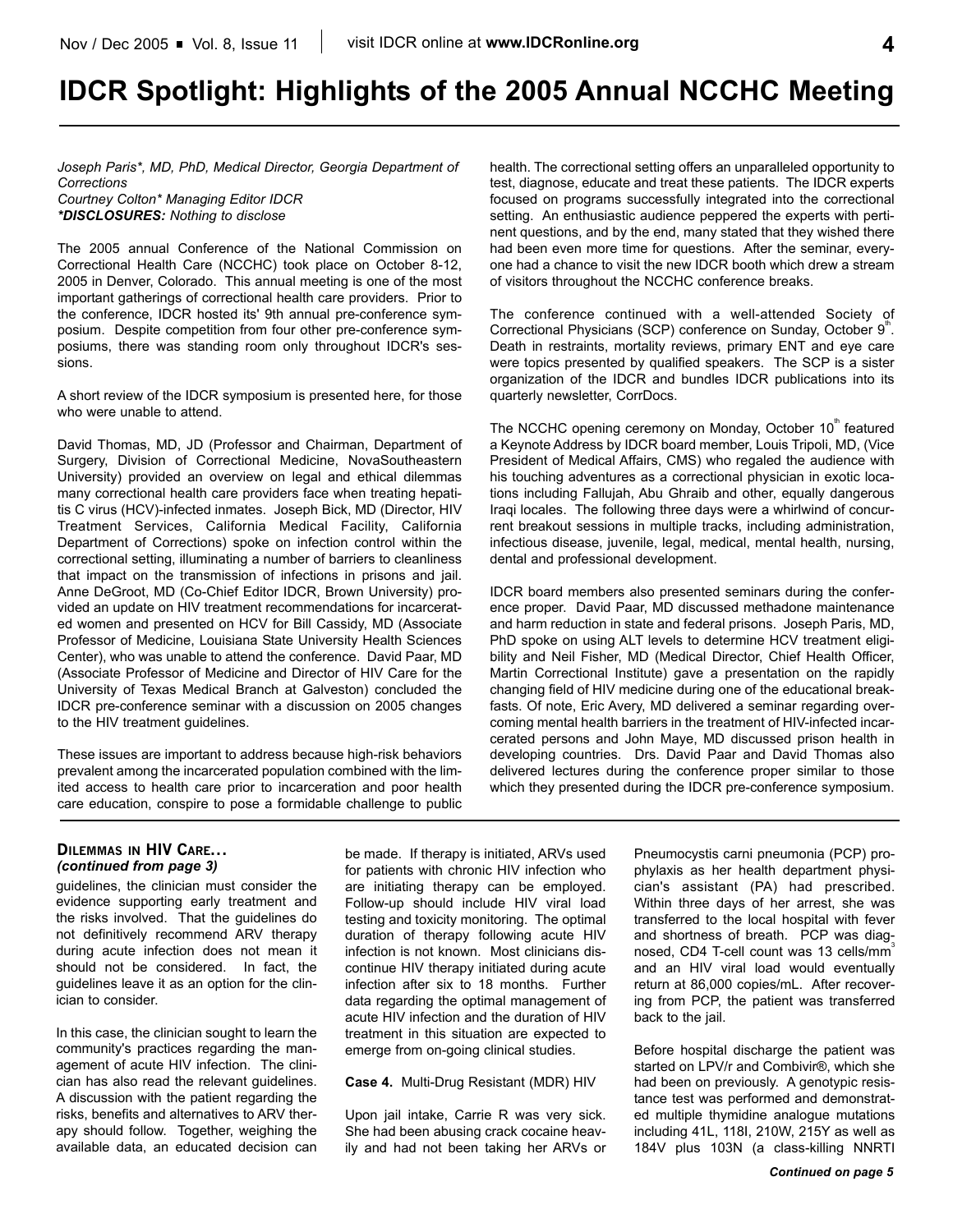## **DILEMMAS IN HIV CARE...** *(continued from page 4)*

mutation) and a series of PI mutations including 10I, 30N, 36I, 74S and 90M that suggest decreased response to most PIs.

The patient has longstanding HIV infection and was first treated with stavudine (d4T) and 3TC. Later she was treated with d4T, 3TC and nevirapine. She also thinks she may have been treated with a medicine that can cause kidney-stones (i.e. indinavir) and also nelfinavir, but is uncertain. She recognizes the old formulation of didanosine from a picture of the medication on a drug company guide to ARVs. She states she was switched to LPV/r and Combivir® approximately six months ago, upon returning to a clinic after falling out of care.

The PA discusses the results of the latest genotype with the patient, who states this episode of pneumonia was frightening and that she never wants to go through another bout of PCP again. She is supposed to remain in jail for approximately eight weeks and will likely be transferred to the state prison following her trial.

**Discussion:** Treatment of the patient with MDR HIV infection is one of the most daunting challenges confronting HIV health care providers. Often, as in this case, resistance has been cultivated during repeated bouts of non-adherence - often fueled by substance abuse, mental illness and other causes of personal chaos. When faced with a genotype report that has more red ink than black, the clinician and patient must have a frank discussion about what the patient feels she is capable of and willing to do to forestall HIV progression. Incarceration may be an optimal time to engage in such a discussion as the patient will be free from substance abuse, may be getting appropriate treatment of underlying depression or other mental illness and can be monitored closely.

The aims of therapy must be made clear. Attempting to suppress the HIV viral load to undetectable levels may no longer be a realistic goal. Instead, therapy that can impede the virus in its CD4 T-cell count destruction should be employed to slow disease progression and stall for time as newer therapies are developed. Therapeutic management of multi-drug resistance involves two complimentary approaches: application of new agents that are likely to have antiviral activity against the virus and use of drugs to which the virus is resistant, but that reduces the ability of the virus to replicate.

Enfurvitide (T-20) and tipranavir are newer agents that are almost exclusively prescribed as part of "salvage" regimens. T-20 is an injectable HIV entry inhibitor. Its use in jails and prisons can be problematic, given it requires injection and is expensive, even by HIV treatment standards. Tipranavir is a PI that has been found to be more effective among patients with MDR HIV infection than optimized background therapy. These data demonstrate that tipranavir is most effective when combined with T-20 in patients who have not previously taken T-20. Tipranavir requires boosting with 400 mg of ritonavir daily. Abbott Laboratories supplies this dose of ritonavir for use with tipranavir at no cost. A series of mutations have been described that reduce the activity of tipranavir. Guidelines on the use of tipranavir have been drafted by the American Academy of HIV Medicine (AAHIVM).<sup>1</sup>

In addition to the initiation of novel therapies, recycled ARVs or continuation of drugs to which the virus is resistant, are often included in salvage regimens. Some

mutations, particularly against NRTIs, appear to reduce viral fitness and may provide clinical benefit when maintained. Examples of this effect have been described with 3TC and NRTIs.<sup>1</sup> The operative theory here is that highly mutated virus is defective, less able to replicate and less able to deplete CD4 T-cells. There has been no significant effect of maintaining NNRTIs when resistance to this class of ARVs is present.

In this case, the PA and the patient discussed the need for aggressive HIV therapy. The patient again stated her commitment to "whatever it takes" to get well. After consultation with an HIV specialist and the medical director of the jail, the PA prescribed tipranavir/ritonavir, T-20, tenofovir, FTC and ZDV - an aggressive and expensive option that may not be available in many jails.

### **Conclusion**

Correctional clinicians have unique institutional barriers when interacting with their patients. However, these clinicians also have unique opportunities; the cluster of individuals with a history of high-risk behaviors is an opportunity for both clinical and behavioral intervention. The cases studies above can also include the opportunity to provide education regarding: 1) basic disease/infection information; 2) the importance of treatment adherence, including access to treatment upon release; 3) further education and support for disclosure to previous partners for follow-up counseling and testing, if and when appropriate and, at every opportunity; 4) behavioral risk/harm reduction.

#### *References:*

- *1. Castagna A, Danise A, Menzo S, et al. E-184V study: lamivudine monotherapy vs teratment interruption in failing HIV-1 infected subjects, harbouring the M184V mutation: 48-week final results. Abstract WeFo0204. 3rd IAS Conference on HIV Pathogenesis and Treatment. Rio de Janeiro, Brazil. July 24-27, 2005.*
- *2. Leon A, Mallolas J, Martinez E, et al. High rate of virological failure in maintenance antiretroviral therapy with didanosine and tenofovir. AIDS. 2005;19(15):1695-7*
- *3. Negredo E, Bonjoch A, Paredes R, et al. Compromised immunologic recovery in treatment-experienced patients with HIV infection receiving both tenofovir disoproxil fumarate and didanosine in the TORO studies. Clin Infect Dis. 2005;41(6):901-5*
- *4. Weinbaum C, Lyerla R, Margolis HS, et al. Prevention and control of infections with hepatitis viruses in correctional settings. Centers for Disease Control and Prevention. MMWR Recomm Rep. 2003;52(RR-1):1-36 5. Benson CA, Kaplan JE, Masur H, at al. Treating opportunistic infections among HIV-infected adults and adolescents. MMWR Recomm Rep. 2004 ;53(RR-15):1-112*

*7. Thio CL, Sulkowski MS, Thomas DL. Treatment of chronic hepatitis B in HIV-infected persons: thinking outside the black box. Clin Infect Dis. 2005 41(7):1035-40.*

*9. Cooper D, Hicks C, Cahn P, et al. 24-week RESIST study analyses: the efficacy of t ipranavir/ritonavir is superior to lopinavir/ritonavir, and the TPV/r treatment response is enhanced by inclusion of genotypically active antiretrovirals in the optimized background regimen. Abstract 560. 12th Conference on Retroviruses and Opportunistic Infections. Boston, MA. February 22-25, 2005.*

#### *Editors Note:*

*I There may be considerable liability when treating a disease with a medication that has not been indicated for that purpose.*

*<sup>6.</sup> Guidelines for the Use of Antiretroviral Agents in HIV-Infected Adults and*

*Adolescents - October 06, 2005, Department of Health and Human Services. Last Accessed October26,2005http://www.aidsinfo.nih.gov/guide lines/adult/AA\_100605.pdf.* 

*<sup>8.</sup> Pilcher CD, Shugars DC, Fiscus SA, et al. HIV in body fluids during primary HIV infection: implications for pathogenesis, treatment and public health. AIDS. 2001;15(7):837-45*

*<sup>10.</sup> American Academy of HIV Medicine. Guidelines for tipranavir use. Last accessed October 26, 2005 from http://www.aahivm.org/Tipranavir\_ Guidelines09-21-05.pdf*

*<sup>11.</sup> Deeks SG, Hoh R, Neilands TB, et al. Interruption of Treatment with Individual Therapeutic Drug Classes in Adults with Multidrug-Resistant HIV-1 Infection. J Infect Dis. 2005;192(9):1537-44.*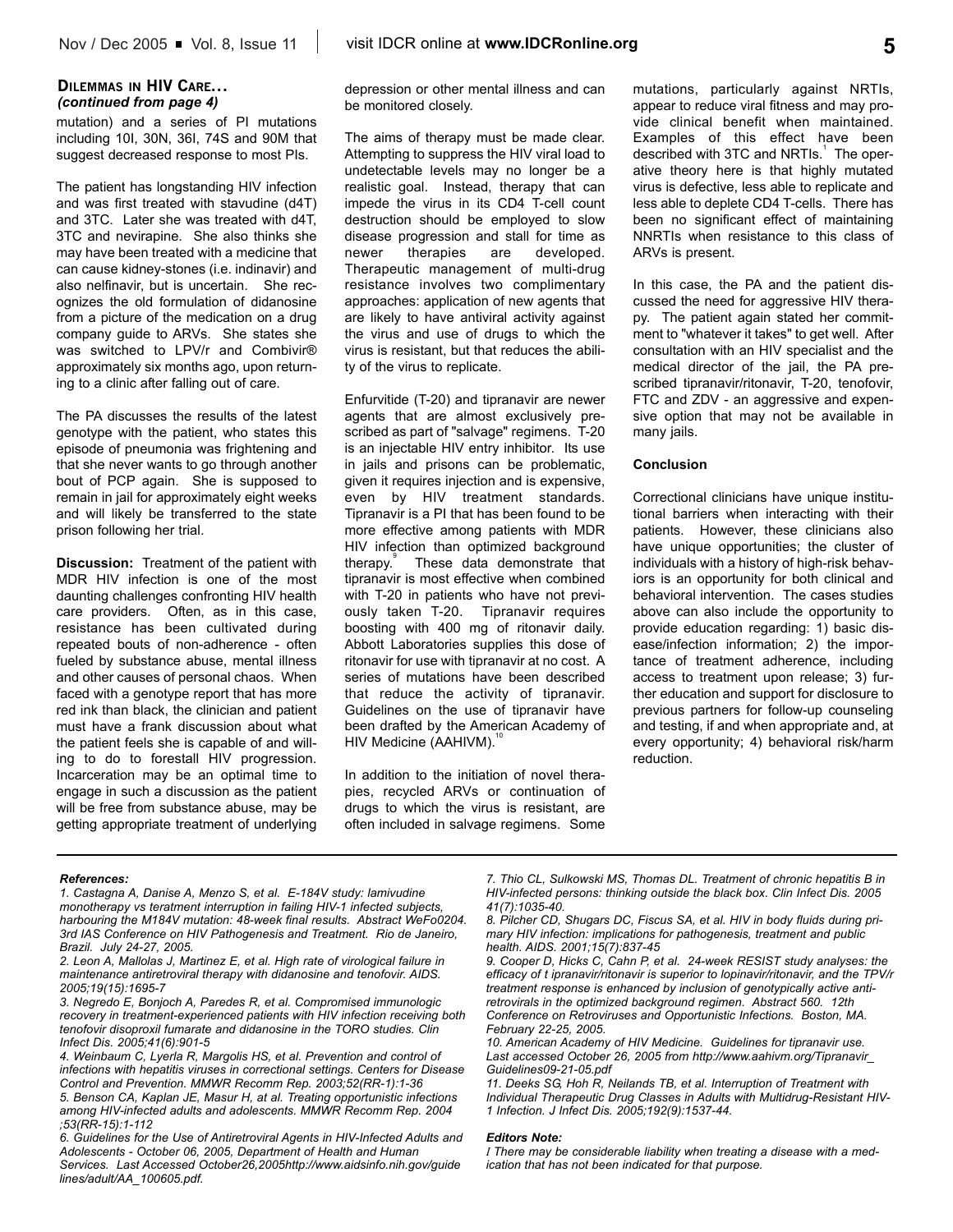# **LETTER FROM THE EDITOR**

Dear Correctional Colleagues:

This month, IDCR focuses on common dilemmas in the care of the HIV-infected incarcerated individual. Dr. David Wohl reviews four common scenarios faced by HIV-infected inmate patients and their clinicians: the treatment-experienced patient entering prison off of antiretroviral therapy, the HIV and hepatitis B virus co-infected patient, acute HIV infection and multi-drug resistant HIV.

Dr. Wohl points out that these common dilemmas are made more challenging given the constraints that exist in jails and prisons. Correctional clinicians must often seek creative solutions to meet the needs of their incarcerated patients. We believe that IDCR continues to serve an important role in disseminating these "best practice" solutions to our colleagues who work behind bars.

Also in this issue, Dr. Joseph Paris and IDCR managing editor Courtney Colton review the highlights of this autumn's annual Conference of the National Commission on Correctional Health Care, which took place in October in Denver, Colorado. This annual meeting is one of the most important gatherings of correctional health care providers.

This month's HIV101 provides a table of currently available antiretroviral (ARV) agents, with comments on the advantages and disadvantages of each ARV class.

At the end of this issue, readers should be familiar with some of the dilemmas faced in correctional healthcare and how to best tackle these dilemmas. Readers should also be familiar with preferred and alternative regimens for the initial treatment of HIV.

I would like to take this opportunity to extend our gratitude to Dr. David Thomas, who has served this past year as IDCR's Co-Chief Editor. We appreciate Dr. Thomas' long-term commitment to the health of the incarcerated, and thank him for the fine job that he has done for IDCR this past year. Dr. Wohl, an active member of IDCR's Editorial Board, has agreed to step up and manage content for 2006. Dr. Wohl is an Associate Professor of Medicine, Division of Infectious Diseases, University of North Carolina, and is Co-Director of HIV Services for the North Carolina Department of Corrections. We all look forward to working with Dr. Wohl during this coming year to ensure that IDCR continues to meet the educational needs of our correctional colleagues around the world.

Sincerely,

Joseph Bick\*

*\*Nothing to Disclose*

# **Subscribe to IDCR**

Fax to **617-770-3339** for any of the following: *(please print clearly or type)*

Yes, I would like to add/update/correct (circle one) my contact information for my complimentary subscription of IDCR fax/email newsletter.

Yes, I would like to sign up the following colleague to receive a complimentary subscription of IDCR fax/email newsletter.

Yes, I would like my IDCR to be delivered in the future as an attached PDF file in an email (rather than have a fax).

| NAME:                             |                                                           | <b>FACILITY:</b> |                                                           |        |               |                       |
|-----------------------------------|-----------------------------------------------------------|------------------|-----------------------------------------------------------|--------|---------------|-----------------------|
| <b>CHECK ONE:</b>                 |                                                           |                  |                                                           |        |               |                       |
| $\circ$ Physician<br>O Pharmacist | O Physician Assistant<br>O Medical Director/Administrator |                  | ○ Nurse/Nurse Practitioner<br>○ HIV Case Worker/Counselor |        | $\circ$ Other | O Nurse Administrator |
| ADDRESS:                          |                                                           | CITY:            |                                                           | STATE: |               | ZIP:                  |
| FAX:                              |                                                           | PHONE:           |                                                           |        |               |                       |
| EMAIL:                            |                                                           |                  |                                                           |        |               |                       |

#### **Faculty Disclosure**

In accordance with the Accreditation Council for Continuing Medical Education Standards for Commercial Support, the faculty for this activity have been asked to complete Conflict of Interest Disclosure forms. Disclosures are listed at the end of articles. All of the individual medications discussed in this newsletter are approved for treatment of HIV and hepatitis unless otherwise indicated. For the treatment of HIV and hepatitis infection, many physicians opt to use combination antiretroviral therapy which is not addressed by the FDA.

**Associate Editors**

Rick Altice, MD *Director of Clinical Research, Director, HIV in Prisons Program, Director, Community Health Care Van, Associate Professor of Medicine Yale University AIDS Program*

David Paar, MD *Associate Professor of Medicine, University of Texas, Medical Branch*

Karl Brown, MD, FACP *Infectious Disease Supervisor PHS-Rikers Island*

Ralf Jürgens *Consultant, HIV/AIDS, Human Rights, Drug Policy and Prisons*

Joseph Paris, PhD, MD, FSCP, CCHP *Medical Director, Georgia Dept. of Corrections*

Lester Wright, MD, MPH *Chief Medical Officer, New York State Dept. of Correctional Services*

> Dean Rieger, MD *Officer/Corporate Medical Director, Correct Care Solutions*

Neil Fisher, MD *Medical Director, Chief Health Officer, Martin Correctional Institute*

William Cassidy, MD *Associate Professor of Medicine, Louisiana State University Health Sciences Center*

#### **Editorial Board**

Louis Tripoli, MD, FACFE *Vice President of Medical Affairs, CMS Chairman, Correctional Medical Institute Correctional Medical Services*

Josiah Rich, MD *Associate Professor of Medicine and Community Health Brown University School of Medicine, The Miriam Hospital*

> Steven F. Scheibel, MD *Regional Medical Director Prison Health Services, Inc*

David A. Wohl, MD *Associate Professor of Medicine University of North Carolina AIDS Clinical Research Unit*

Barry Zack, MPH *Executive Director, Centerforce*

Eric Avery, MD

Michelle Gaseau *The Corrections Connection*

**Layout** Derek O'Brien *The Corrections Connection*

**Distribution** Screened Images Multimedia

> **Managing Editor** Courtney E Colton *IDCR*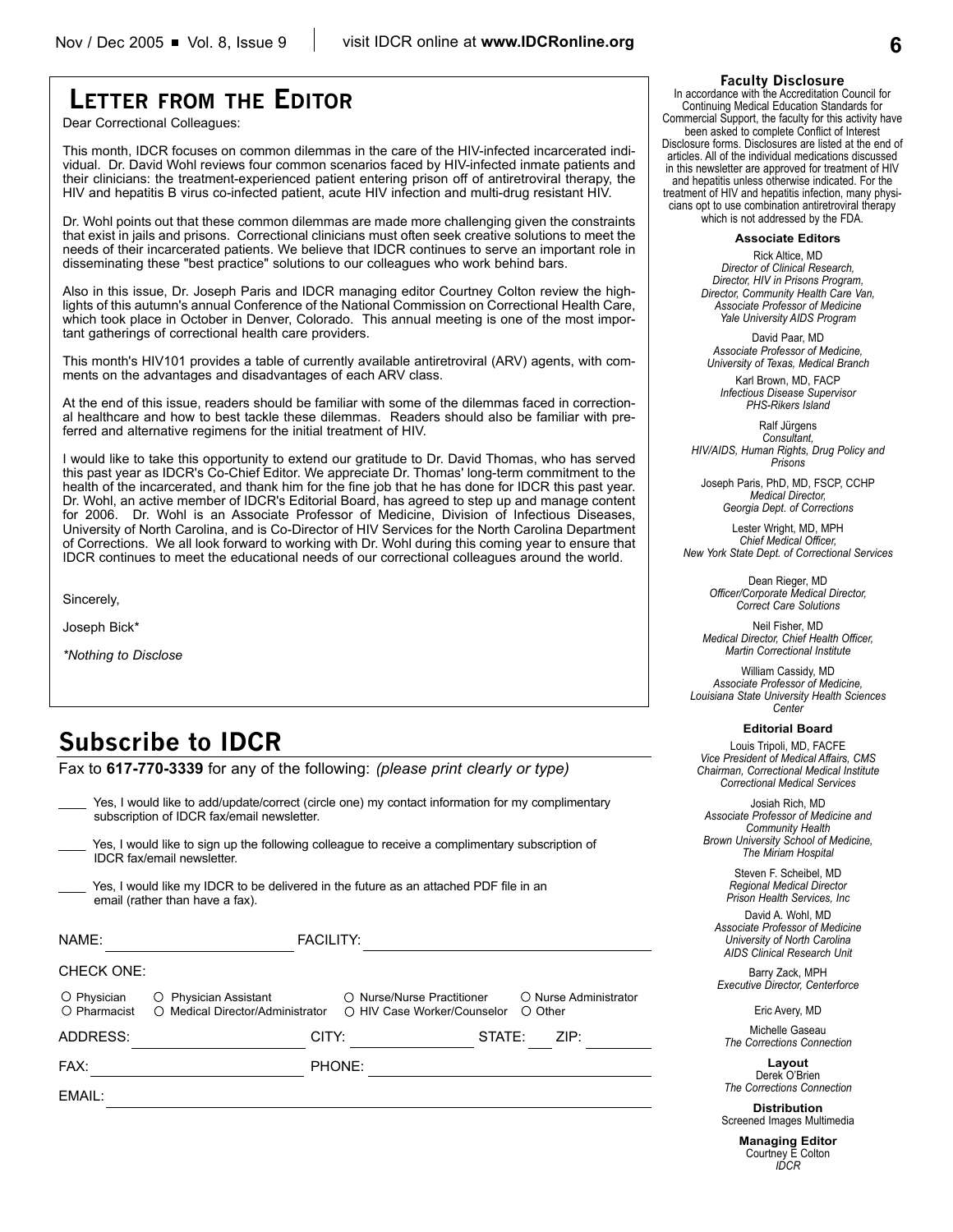+ (lamivudine [3TC] or emtricitabine [FTC]) + (zidovudine [AZT, ZDF] or tenofovir DF [TDF])

# **HIV101: INITIAL TREATMENT: PREFERRED REGIMENS**

# **NNRTI-Based** *# pills/day* **PI-Based**

Efavirenz\*

# pills/day

2-3

| 이-Based                                                                       | # pills/day |
|-------------------------------------------------------------------------------|-------------|
| Lopinavir/ritonavir (Kaletra®)<br>+ (lamivudine [3TC] or emtricitabine [FTC]) | 8-9         |
| + (zidovudine [AZT, ZDF])                                                     |             |

# **HIV101: INITIAL TREATMENT: ALTERNATIVE REGIMENS**

| <b>NNRTI-Based</b>                                                                                                                                                   | $#$ pills/day | <b>PI-Based</b>                                                                                                                                                                                                                            | # pills/day |
|----------------------------------------------------------------------------------------------------------------------------------------------------------------------|---------------|--------------------------------------------------------------------------------------------------------------------------------------------------------------------------------------------------------------------------------------------|-------------|
| Efavirenz*<br>+ (lamivudine [3TC] or emtricitabine [FTC])<br>+ (abacavir [ABC] or didanosine [ddl] or<br>stavudine [d4T])                                            | $2 - 4$       | Atazanavir<br>+ (lamivudine [3TC] or emtricitabine [FTC])<br>+ (zidovudine [ZDV] or stavudine [d4T] or aba-<br>cavir [ABC] or didanosine [ddl]) or (tenofovir<br>[TDF] + ritonavir [RTV] 100mg/d)                                          | $3-6$       |
| Nevirapine**<br>+ (lamivudine [3TC] or emtricitabine [FTC])<br>+ (zidovudine [ZDV] or stavudine [d4T] or didano-<br>sine [ddl] or abacavir [ABC] or tenofovir [TDF]) | $3-6$         | Lopinavir/ritonavir (Kaletra)<br>+ (lamivudine [3TC] or emtricitabine [FTC])<br>+ (stavudine [d4T] or abacavir [ABC] or tenofovir<br>[TDF] or didanosine [ddl])                                                                            | $7 - 10$    |
| <b>NRTI-Based</b>                                                                                                                                                    | # pills/day   | Fosamprenavir or fosamprenavir/ritonavir or indi-<br>navir/ritonavir or nelfinavir or saguinavir (hard- or<br>soft-gel capsule)/ritonavir<br>+ (lamivudine [3TC] or emtricitabine [FTC])<br>+ (zidovudine [ZDV] or stavudine [d4T] or aba- | $5 - 15$    |
| Abacavir [ABC] + lamivudine [3TC] + zidovudine<br>IZDV <sub>1</sub>                                                                                                  | 2             | cavir [ABC] or tenofovir [TDF] or didanosine<br>[ddl])                                                                                                                                                                                     |             |

*\*Avoid in pregnant women and women with high pregnancy potential.*

*\*\*Because of higher rates of hepatotoxicity, nevirapine should not be initiated in women with pre-nevirapine CD4-T cell counts* less than 250 cells/mm<sup>3</sup> or men with CD4-T cell counts less than 400 cells/mm<sup>3</sup>, unless the benefit clearly outweighs the risk.

*^To be used only when a preferred or alternative NNRTI- or PI-based regimen cannot or should not be used as first-line theapy.*

*Tables adapted from DHHS. Guidelines for the use of antiretroviral agents in HIV-1-infected adults and adolescents. October 6, 2005. Last accessed November 16, 2005 from http://aidsinfo.nih.gov/guidelines/default\_db2.asp?id=50*

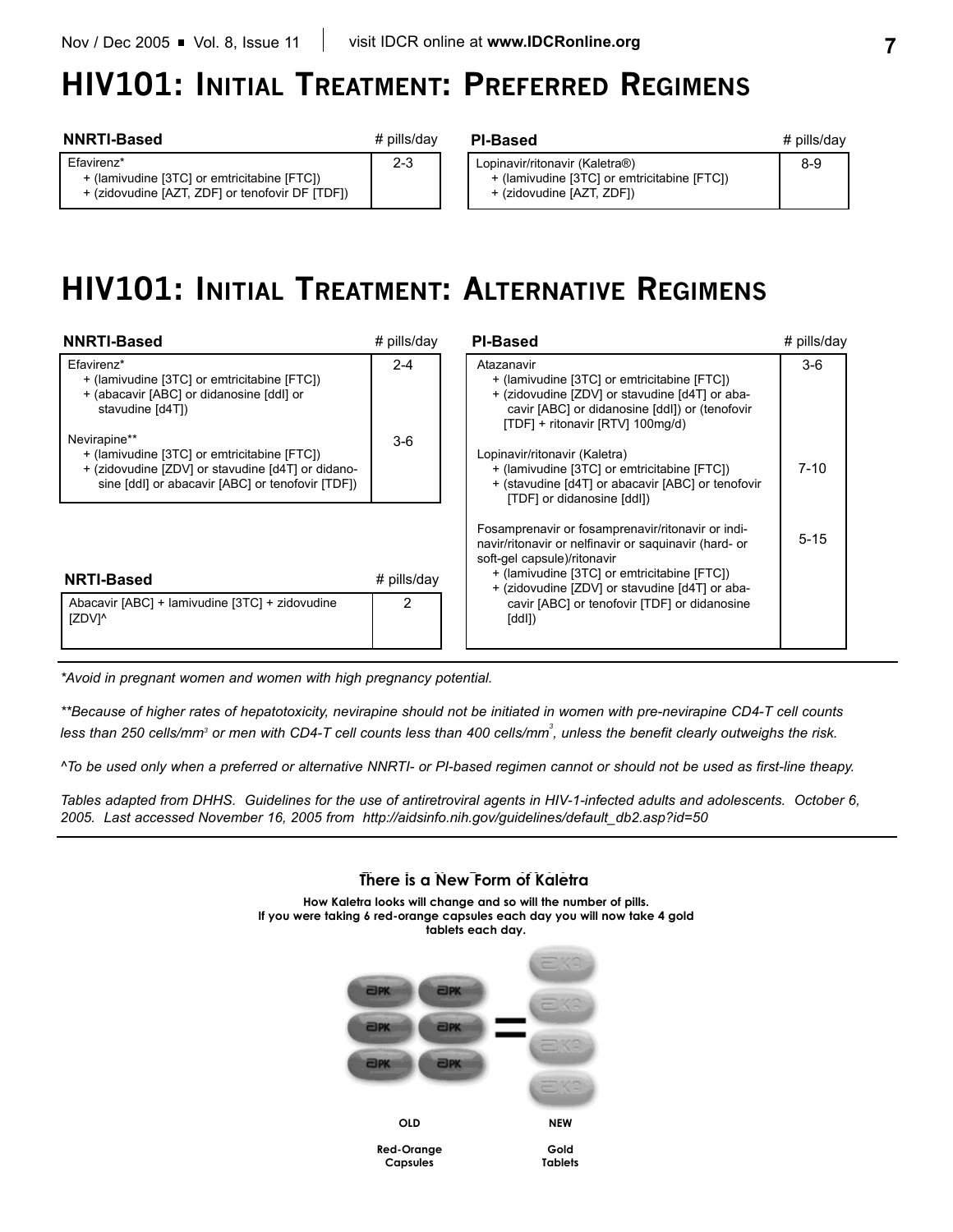# **SAVE THE DATES**

**13th Annual Conference on Retroviruses and Opportunistic Infections** February 5-9, 2006 Denver, Colorado Visit: www.retroconference.org

**13th Annual Ryan White National Youth Conference on HIV/AIDS** February 18-20, 2006 Philadelphia, PA Visit: www.napwa.org/rwnyc/

### **National Conference on African-Americans and AIDS**

February 27-28, 2006 Philadelphia, PA Visit: www.minority-health care.com/

## **Updates in Correctional Health Care**

April 8-11, 2006 Las Vegas, Nevada www.ncchc.org

### **ACHSA 2006**

**Multidisciplinary Training Conference** May 11-13, 2006 Durham, North Carolina http://achsa.org

### **XVI International AIDS Conference**

August 13-18, 2006 Toronto, Canada Visit: www.aids2006.org

#### **REFRENCES:**

*DHHS. Guidelines for the use of antiretroviral agents in HIV-1 infected adults and adolescents. October 6, 2005. Available at http://aidsinfo.nih.gov/Guidelines/G uidelineDetail.aspx?MenuItem=Gui delines&Search=Off&GuidelineID= 7&ClassID=1*

*DHHS. Guidelines for treating opportunistic infections among HIV-1 infected adults and adolescents. December 17, 2004. Available at*

*http://aidsinfo.nih.gov/Guidelines/G uidelineDetail.aspx?MenuItem=Gui delines&Search=Off&GuidelineID= 14&ClassID=4*

*CDC. Prevention and control of infections with hepatitis viruses in correctional settings. MMWR. 52(RR01):1-33.*

# **NEWS AND LITERATURE REVIEWS**

**Resistance Testing for Naïves is Cost-Effective**

Utilizing a previously published model of HIV disease, Sax, et al, projected the long-term and clinical cost outcomes for a cohort of HIV-infected, antiretroviral (ARV)-naïve patients who undergo pretreatment resistance testing. In the base case, the overall prevalence of ARV resistance among treatmentnaïve patients was 8.3%. Direct costs of treatment for both routine medical care and for acute illnesses were estimated from data from the AIDS Cost and Services Utilization Survey. In the absence of primary resistance testing, patients had a projected mean quality-adjusted life expectancy of 168.3 months and a total lifetime cost of \$336,000. With resistance testing at the time of initial diagnosis, the mean qualityadjusted life expectancy increased to 169.3 months and total costs increased to \$338,600. Study authors concluded that resistance testing at the time of HIV diagnosis is a cost-effective strategy that can lead to selection of a more effective initial ARV regimen and likely longer survival for patients who have drugresistant virus.

*Sax P, et al. Should resistance testing be performed for treatment-naïve HIV-infected patients: a costeffectiveness analysis. Clin Infect Dis. 2005; 41(9):1316-23.*

### **HPV Vaccine in Phase III Clinical Trials**

GARDASILTM, a quadrivalent human papillomavirus virus (HPV) type 6, 11, 16, 18 recombinant vaccine, has been evaluated in a Phase III study, titled FUTURE II. Over 12,000 women, aged 16 to 26 years, at 90 centers were randomized to receive a three-dose regimen of either GARDASIL or placebo at day 1, month 2 and month 6. Among women who received three doses of GARDASIL, 100% of highgrade cervical pre-cancers and non-invasive cervical cancers (CIN 2/3 and AIS) associated with HPV types 16 and 18 were prevented. Twenty-one cases of CIN 2/3 or AIS were observed in the placebo group. This trial is part of the ongoing phase III program for GARDASIL, which involves over 25,000 people in 33 countries worldwide.

*Finn S, et al. Prophylatic quadrivalent human papillomavirus (HPV) (types 6, 11, 16, 18) L1 virus-like particle (VLP) vaccine (GardasilTM) reduces cervical intraepithelial neoplasia (CIN) 2/3 risk. Oral abstract LB-8a. Infectious Diseases Society of America meeting. San Francisco, CA. October 7, 2005.*

### **A New Way to Prevent HIV?**

Vaginal microbicides, chemical substances that, when applied to the vagina before heterosexual intercourse, have the potential to prevent or reduce HIV transmission. The non-nucleoside reverse transcriptase inhibitor, TMC120, is one such HIV microbicide candidate currently being tested in Phase I clinical trials. In a recent study, Malcolm, et al measured the daily amounts of TMC120 released from silicone elastomer vaginal rings over a 71-day period. An average TMC120 daily release of 136 µg/day was determined by linear regression. Based on upper limits for the volumes of cervicovaginal fluid and semen, and assuming that the in vivo and in vitro release rates of TMC120 are similar, then the concentrations of TMC120 in the combined fluids are calculated to be within the range required to prevent HIV

infection (.01 µM at 10 min, 1.1 µM at 1 hr, 13.2 µM at 12 hr). Study authors concluded that there is the potential for providing protection against HIV infection in the form of a female-controlled vaginal ring device.

*Malcolm R, et al. Long-term, controlled release of the HIV microbicide TMC120 from silicone elastomer vaginal rings. Jour Antimicrobial Chemo. 2005; 56(5):954-6*.

**HIV/HCV Co-infected Liver Transplant Candidates** Liver disease is the leading cause of death for HIV/HCV co-infected patients. Despite equivalent Model for End-Stage Liver Disease (MELD) scores at the time of liver transplantation listing, HIV-infected patients demonstrate significantly shorter pre-transplantation survival time when compared with non-HIV-infected patients. Shorter pre-transplantation survival times among these patients are primarily associated with death related to infection. To improve the survival of the HIV/HCV co-infected liver transplant candidate, Stock recommends early referral of the co-infected patient for liver transplantation. Co-infected patients must meet the same standards as all liver transplant recipients, including a prolonged period of abstinence from alcohol and narcotics, sufficient rehabilitation and demonstration of social support. Additionally, co-infected liver transplant candidates must have CD4-T cell counts greater than 100, the absence of current opportunistic infections and documentation that HIV can be suppressed with an antiretroviral regimen. In the early experience of solid organ transplantation among HIVinfected patients, most transplant centers still determine transplant eligibility according to MELD scores. Unfortunately, by the time liver function deteriorates to a point where the MELD score is sufficiently high for transplant eligibility, HIV-infected candidates no longer meet the entry criteria applied by most transplant centers. Synchronized multi-special care combined with early referral will help to minimize the number of deaths among co-infected patients on liver transplant waiting lists.

*Stock G. Rapid deterioration of HIV co-infected patients waiting for liver transplantation is not predicted by MELD. Liver Transplantation. 2005; 11(11):1315-17.*

### **Organ Transplants for HIV Patients**

AB228, authored by Assemblyman Paul Koretz and recently signed by California Governor Arnold Schwartzenegger, is the first bill passed by the California State Legislature that prohibits health insurers from denying coverage for organ transplants based solely on a patients' HIV status. Historically, HIV-infected patients have not been considered suitable candidates for organ transplantation due to their relatively shortened lifespan. However, antiretroviral therapy has greatly extended the life expectancy of these patients and studies have shown that organ transplants in qualified HIV-infected patients lead to similar outcomes when compared to non-HIV-infected patients.

*California Political Desk. American Chronicle. September 29, 2005. Last accessed October 26, 2005 articleID=2665*